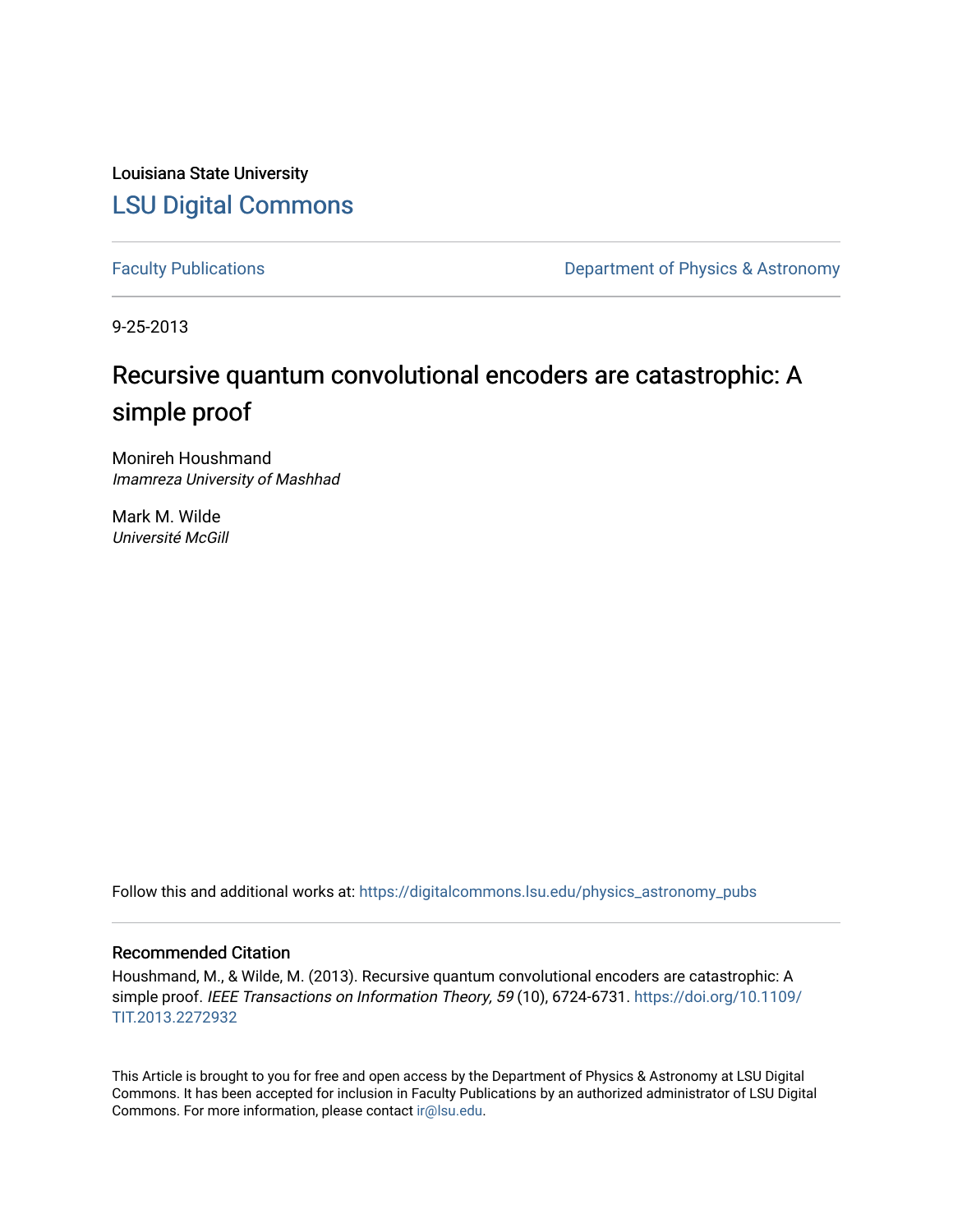## Recursive quantum convolutional encoders are catastrophic: A simple proof

Monireh Houshmand

Mark M. Wilde

Electrical Engineering Department, Imam Reza International University, Mashhad, Iran

School of Computer Science, McGill University, Montreal, Quebec H3A 2A7, Canada

October 24, 2018

#### Abstract

Poulin, Tillich, and Ollivier discovered an important separation between the classical and quantum theories of convolutional coding, by proving that a quantum convolutional encoder cannot be both non-catastrophic and recursive. Non-catastrophicity is desirable so that an iterative decoding algorithm converges when decoding a quantum turbo code whose constituents are quantum convolutional codes, and recursiveness is as well so that a quantum turbo code has a minimum distance growing nearly linearly with the length of the code, respectively. Their proof of the aforementioned theorem was admittedly "rather involved," and as such, it has been desirable since their result to find a simpler proof. In this paper, we furnish a proof that is arguably simpler. Our approach is group-theoretic—we show that the subgroup of memory states that are part of a zero physical-weight cycle of a quantum convolutional encoder is equivalent to the centralizer of its "finite-memory" subgroup (the subgroup of memory states which eventually reach the identity memory state by identity operator inputs for the information qubits and identity or Pauli- $Z$  operator inputs for the ancilla qubits). After proving that this symmetry holds for any quantum convolutional encoder, it easily follows that an encoder is non-recursive if it is non-catastrophic. Our proof also illuminates why this no-go theorem does not apply to entanglement-assisted quantum convolutional encoders—the introduction of shared entanglement as a resource allows the above symmetry to be broken.

## 1 Introduction

Quantum convolutional coding is an approach to quantum error correction that allows a sender to encode a stream of quantum data in an online fashion, by the repeated application of some encoding unitary [\[7\]](#page-14-0). As soon as the qubits have been encoded, the sender can then transmit them over a noisy quantum channel to a receiver, whereupon the receiver can begin to decode the qubits as he receives them. An advantage of this approach is that the encoding complexity is linear in the number of qubits that are encoded, and the most clear application of these codes is in the context of quantum communication. One can also realize a quantum turbo code by serially concatenating two quantum convolutional encoders [\[8\]](#page-14-1). Quantum turbo codes have linear encoding and decoding complexity, and they are known (from numerical simulations) to exhibit good performance when the noisy channel is a depolarizing channel [\[8,](#page-14-1) [11\]](#page-15-0).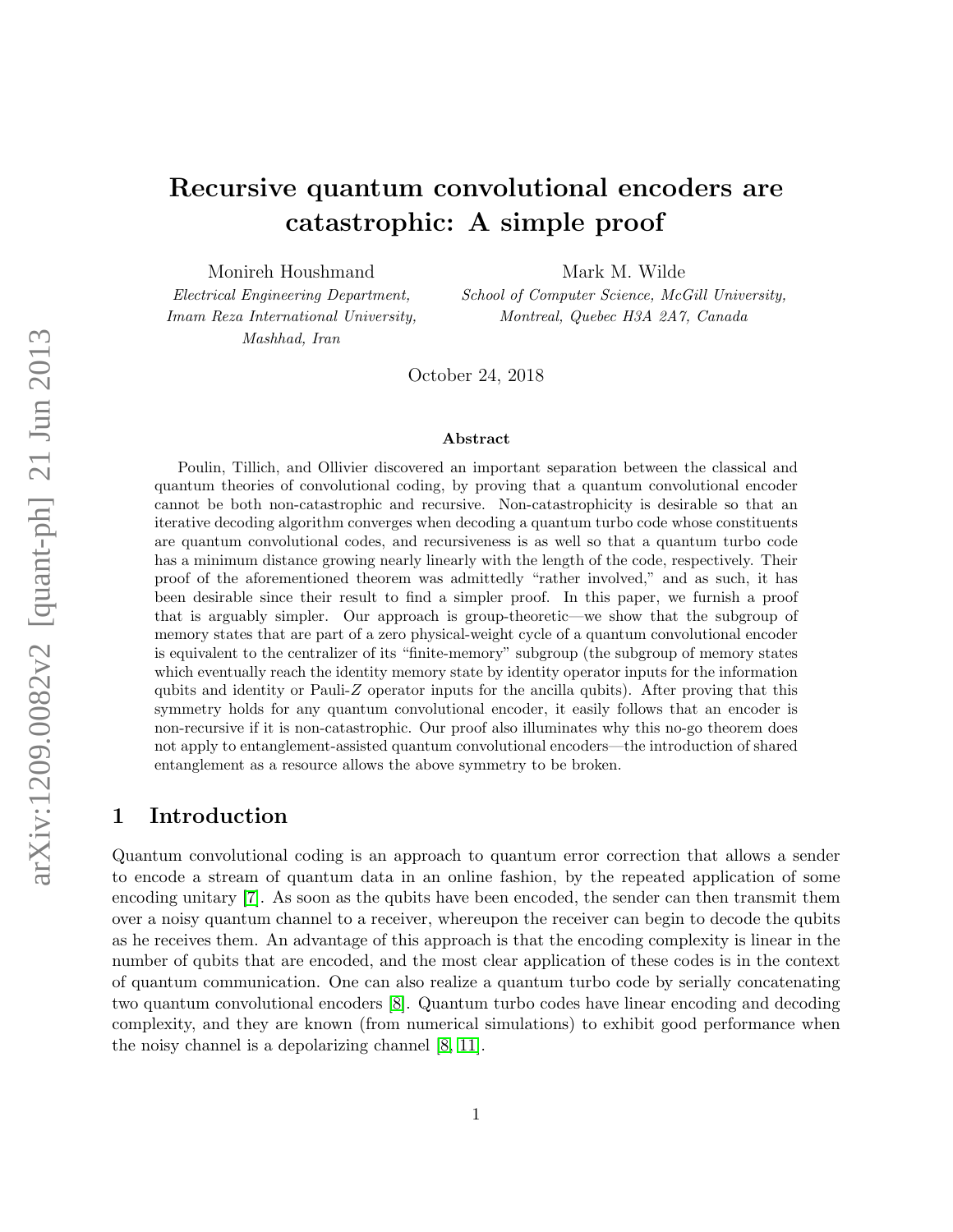The notions of a state diagram, catastrophicity, and recursiveness are prominent in the classical theory of convolutional coding [\[9,](#page-14-2) [4,](#page-14-3) [6\]](#page-14-4), and Poulin, Tillich, and Ollivier (PTO) were the first to provide satisfying definitions of these notions for a quantum convolutional encoder [\[8\]](#page-14-1). In fact, a casual glance at the development in Ref. [\[8\]](#page-14-1) might lead one to believe that there is little difference between the classical and quantum theories of convolutional coding, given that the classical definitions of state diagram, catastrophicity, and recursiveness were essentially imported and then adapted to the quantum setting.

In spite of the apparent similarities, PTO found a striking separation between the classical and quantum theories of convolutional coding: in the quantum case, encoders cannot be both noncatastrophic and recursive [\[8\]](#page-14-1). Recall that in the classical case, convolutional encoders can certainly possess both properties, and in fact, one looks for encoders satisfying both when constructing classical turbo codes [\[2\]](#page-14-5). Non-catastrophicity ensures that an iterative decoding algorithm for a turbo code converges, while recursiveness of one of the convolutional encoders ensures that the turbo code has a minimum distance growing nearly linearly with the number of qubits being encoded (this is true for both the classical and quantum cases  $[5, 8, 1]$  $[5, 8, 1]$  $[5, 8, 1]$ . The important theorem of PTO was then later extended to apply to quantum convolutional encoders for subsystem codes [\[10\]](#page-14-8), but Ref. [\[10\]](#page-14-8) also pointed out that this theorem does not apply if a sender and receiver share entangled Bell states before communication begins (in fact, the theory of entanglement-assisted quantum convolutional coding bears more similarities with the classical theory than does the "unassisted" theory of quantum convolutional coding).

The purpose of the present paper is to simplify the proof of the PTO theorem, stated as "recursive quantum convolutional encoders are catastrophic." One might deem it unnecessary to do so given that PTO have already provided a proof, but it is often the case that if a theorem is sufficiently important, then alternate proofs can provide more insight into the theorem itself, perhaps spark new developments, or be useful for pedagogical purposes. Since this theorem gives such a strong separation between the classical and quantum theories, it clearly stands as one of the most important results in the theory of quantum convolutional coding. In the case of the PTO theorem, a quick glance over its original proof indicates that it is complicated. Indeed, Ref. [\[8\]](#page-14-1) states that "the proof of Theorem 1 is rather involved," and as such, they leave its many details to an appendix.

We now provide a brief summary of our proof of the PTO theorem for the expert in quantum convolutional coding (this summary should become more understandable for the non-expert after reviewing the background material in the next section). First, it is apparently simpler to prove the logically-equivalent contrapositive of the PTO theorem. That is, we prove the statement "If a quantum convolutional encoder is non-catastrophic, then it is non-recursive." Our approach relies heavily on the use of group theory. We define a finite-memory subgroup  $\mathcal{F}_0$ , which consists of all the memory states of a quantum convolutional encoder that eventually reach the identity memory state via a path in the state diagram resulting from applying combinations of identity and Pauli-Z operators on the ancilla qubits and identity operators on the information qubits (we call such paths "finite standard paths").<sup>[1](#page-2-0)</sup> We define the infinite-memory set to consist of all memory states that do not have this property. This set on its own is not a subgroup, but if we quotient the full Pauli group acting on the memory qubits by the finite-memory subgroup, then we obtain a subgroup of infinite-memory states that obey the group property of staying within the infinite-memory set

<span id="page-2-0"></span><sup>1</sup>This formulation of the finite-memory subgroup is different from that in Ref. [\[8\]](#page-14-1), and it is a further step that is helpful in simplifying the proof of the PTO theorem.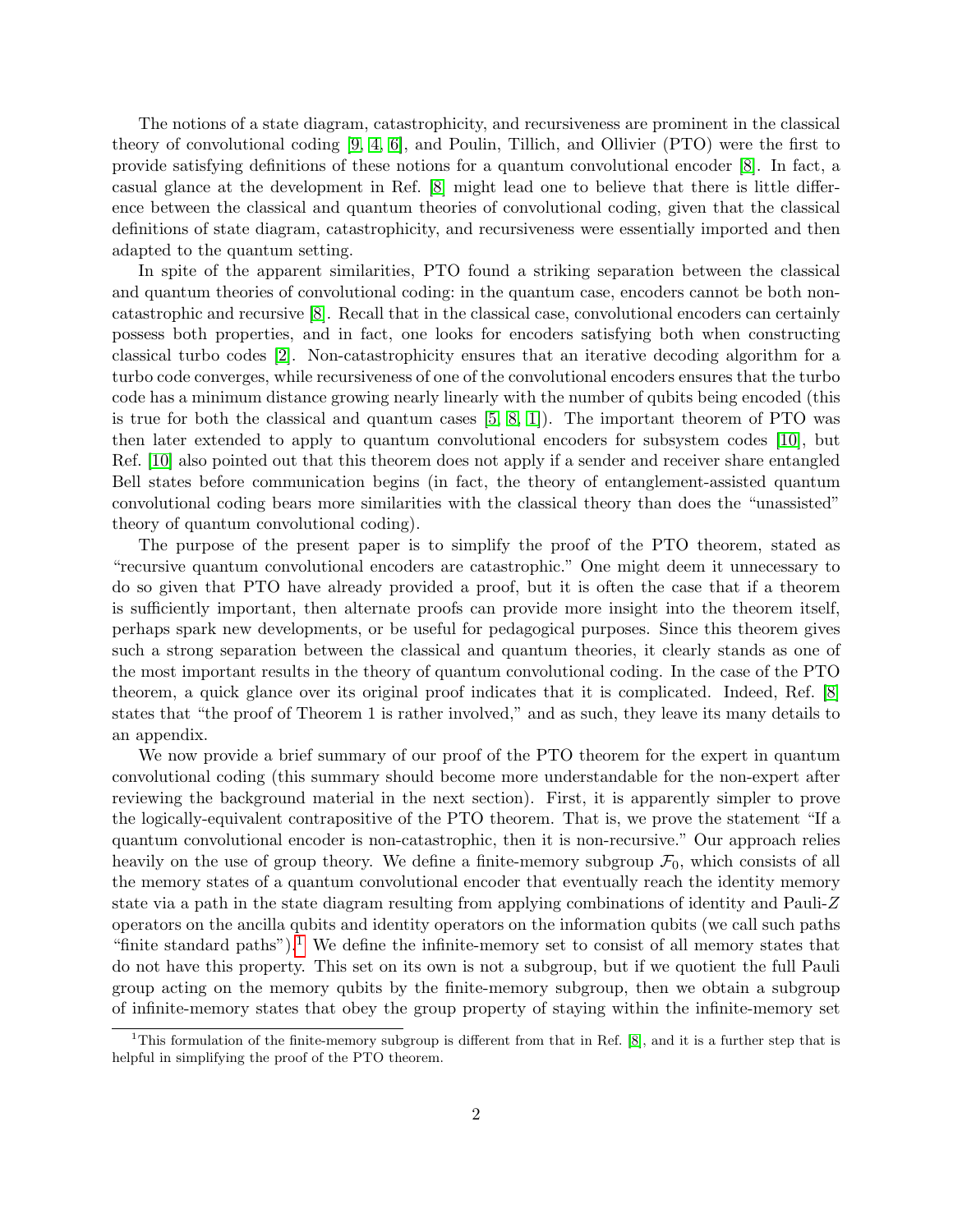when they are multiplied by each other. We let  $\mathcal{I}_0$  denote this subgroup, and for simplicity, we refer to it as the "infinite-memory subgroup." We then show that all memory states in the finitememory subgroup  $\mathcal{F}_0$  commute with the memory states that are part of a zero physical-weight cycle (these latter states form a subgroup that we denote by  $P_0$ ). After doing so, we prove the converse statement, namely, that any memory state which commutes with all elements of the finite-memory subgroup is part of some zero-physical weight cycle. This establishes that the zero physical-weight cycle subgroup  $P_0$  is equivalent to the centralizer  $C(\mathcal{F}_0)$  of the finite-memory subgroup  $\mathcal{F}_0$ . This last observation easily leads to the statement of the theorem. For a non-catastrophic encoder, any weight-one logical input drives it to a memory state that commutes with all the elements of  $C(\mathcal{F}_0)$ , implying that this memory state belongs to  $\mathcal{F}_0$  (here we are invoking a double centralizer theorem that applies for the Pauli group). Since we can conclude that this memory state belongs to  $\mathcal{F}_0$ , it follows that there is a finite standard path from it to the identity memory state, and as such, a non-catastrophic encoder is non-recursive.

We structure this paper as follows. In the next section, we review the definition of a quantum convolutional code, a quantum convolutional encoder, a state diagram, catastrophicity, and recursiveness. Ref. [\[8\]](#page-14-1) established these definitions, but we repeat them here for convenience and invite the expert to skip the next section. Section [3](#page-7-0) presents our proof of the PTO theorem along the lines outlined in the previous paragraph. Section [4](#page-13-0) provides a brief discussion to conclude this paper.

## 2 Background

#### 2.1 Quantum convolutional codes

We begin by recalling some standard facts, and then we review the definition of a quantum convolutional code. A Pauli sequence is a countably-infinite tensor product of Pauli matrices:

$$
\mathbf{A} = \bigotimes_{i=0}^{\infty} A_i,
$$

where each operator  $A_i$  in the sequence is an element of the Pauli group  $\Pi \equiv \{I, X, Y, Z\}$ .<sup>[2](#page-3-0)</sup> Let  $\Pi^{\mathbb{Z}^+}$  denote the set of all Pauli sequences. A Pauli sequence is finite-weight if only finitely many operators  $A_i$  in the sequence are equal to  $X, Y$ , or  $Z$ , and it is an infinite-weight sequence otherwise.

**Definition 1 (Quantum Convolutional Code)** A rate- $k/n$  quantum convolutional code admits a representation with a basic set  $\mathcal{G}_0$  of  $n - k$  generators and all of their n-qubit shifts:

$$
\mathcal{G}_0 \equiv \Big\{ \mathbf{G}_i \in \Pi^{\mathbb{Z}^+} : 1 \leq i \leq n-k \Big\}.
$$

In order to form a quantum convolutional code, these generators should commute with themselves and all of the n-qubit shifts of themselves and the other generators.

<span id="page-3-0"></span><sup>&</sup>lt;sup>2</sup>In our work, to be precise, we are dealing with the quotient of the Pauli group by its center, so that global phases are irrelevant. For simplicity, in this paper we refer to the quotient of the Pauli group by its center as "the Pauli group."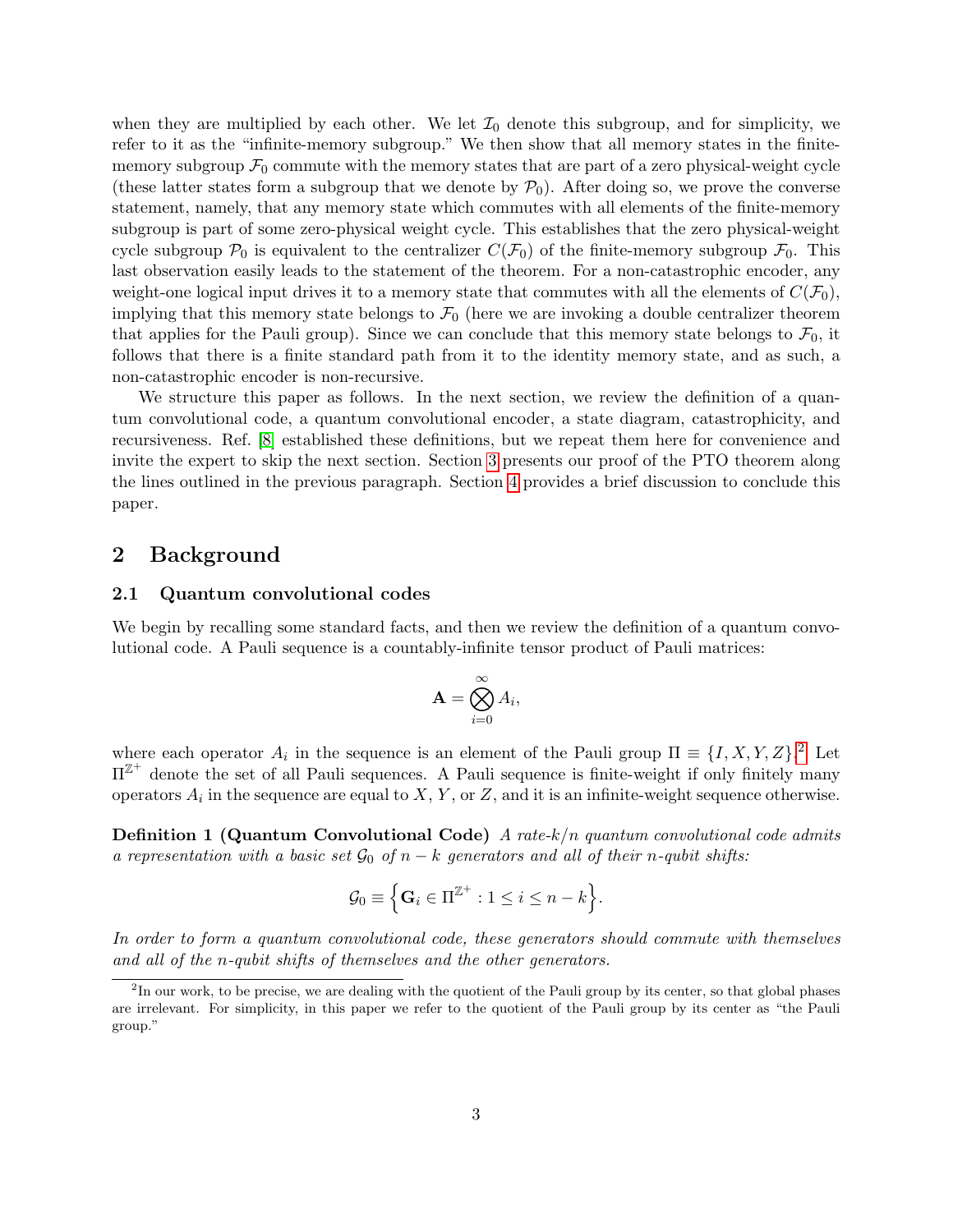

<span id="page-4-0"></span>Figure 1: The encoder U for a quantum convolutional code that has four physical qubits for every two information qubits. The encoder U acts on  $m$  memory qubits, two ancilla qubits, and two information qubits to produce four output physical qubits to be sent over the channel and  $m$ output memory qubits to be fed into the next round of encoding.

Equivalently, a rate- $k/n$  quantum convolutional code is specified by  $n - k$  generators  $h_1$ ,  $h_2$ ,  $\ldots, h_{n-k}$ , where

<span id="page-4-1"></span>
$$
h_1 = h_{1,1} \mid h_{1,2} \mid \dots \mid h_{1,d_1} h_2 = h_{2,1} \mid h_{2,2} \mid \dots \mid h_{2,d_2} \n\vdots \qquad \vdots \qquad \vdots \qquad \vdots \qquad \vdots \qquad \vdots h_{n-k} = h_{n-k,1} \mid h_{n-k,2} \mid \dots \mid h_{n-k,d_{n-k}}
$$
\n(1)

Each entry  $h_{i,j}$  is an *n*-qubit Pauli operator and  $d_i$  is the degree of generator  $h_i$  (in general, the degrees  $d_i$  can be different from each other). We obtain the other generators of the code by shifting the above generators to the right by multiples of  $n$  qubits. (In the above, note that the entries  $h_{1,d_1}, h_{2,d_2}, \ldots, h_{n-k,d_{n-k}}$  are not required to be in the same column, but we have written them in the above way for convenience.) Note also that the generators could have an infinite degree  $d_i$ , but in this case, they should have some periodicity. We can obtain infinite-weight generators from a finite-weight representation, for example, by multiplying the first generator by the second one and all of its shifts, and this gives a different representation of the same code.

#### 2.2 Quantum convolutional encoders

Figure [1](#page-4-0) depicts an example of an encoder for a quantum convolutional code. The encoder depicted there has four physical qubits for every two information qubits. The unencoded qubit stream might have the following form:

$$
|0\rangle|0\rangle|\phi_{1}\rangle|\phi_{2}\rangle|0\rangle|0\rangle|\phi_{3}\rangle|\phi_{4}\rangle\cdots,
$$
\n(2)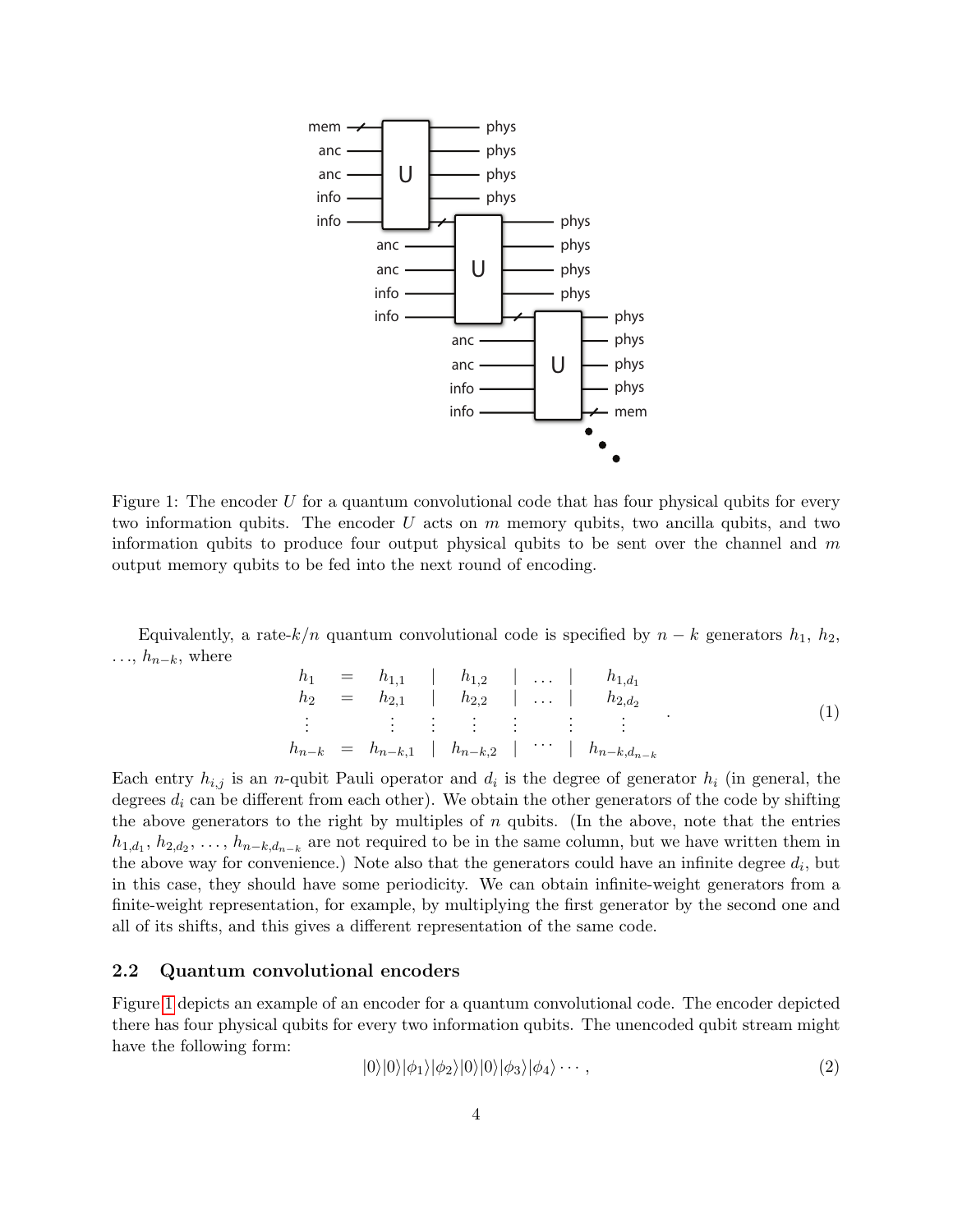so that an ancilla qubit appears as every first and second qubit and an information qubit appears as every third and fourth qubit (generally, these information qubits can be entangled with each other and even with an inaccessible reference system, but we write them as product states for simplicity).

More generally, a convolutional encoder acts on some number m of memory qubits,  $n-k$  ancilla qubits, and k information qubits, and it produces n output physical qubits and m output memory qubits to be fed into the next round of encoding. It should transform an unencoded Pauli Z operator acting on the  $i<sup>th</sup>$  ancilla qubit to the  $i<sup>th</sup>$  stabilizer generator  $h_i$  in [\(1\)](#page-4-1). That is, it should be some Clifford transformation.<sup>[3](#page-5-0)</sup> The first application of the encoder  $U$  results in some Pauli operator  $g_{i,1}$  acting on the m output memory qubits. The second application of the encoder U results in some other Pauli operator  $g_{i,2}$  acting on the m output memory qubits and so on. The shift invariance of the overall encoding guarantees that shifts of the unencoded Z Pauli operators transform to appropriate shifts of the generators. A convolutional encoder for the code performs the following transformation:

| Mem.                       | Anc.              | Info.                       |               | Phys.                   | Mem.                  |
|----------------------------|-------------------|-----------------------------|---------------|-------------------------|-----------------------|
| $\overline{I^{\otimes m}}$ | Z(1)              | $\bar{I}^{\otimes \bar{k}}$ |               | $h_{1,1}$               | $g_{1,1}$             |
| $g_{1,1}$                  | $I^{\otimes n-k}$ | $I^{\otimes k}$             |               | $h_{1,2}$               | $g_{1,2}$             |
|                            |                   |                             |               |                         |                       |
| $g_{1,d_1-2}$              | $I^{\otimes n-k}$ | $I^{\otimes k}$             |               | $h_{1,d_1-1}$           | $g_{1,d_1-1}$         |
| $g_{1, d_1 - 1}$           | $I^{\otimes n-k}$ | $I^{\otimes k}$             |               | $h_{1,\underline{d_1}}$ | $I^{\otimes m}$       |
| $\bar{I}^{\otimes m}$      | Z(2)              | $\bar{I}^{\otimes k}$       |               | $h_{2,1}$               | $g_{2,1}$             |
| $g_{2,1}$                  | $I^{\otimes n-k}$ | $I^{\otimes k}$             |               | $h_{2,2}$               | $g_{2,2}$             |
|                            |                   |                             | $\rightarrow$ |                         |                       |
| $g_{2,d_2-2}$              | $I^{\otimes n-k}$ | $I^{\otimes k}$             |               | $h_{2,d_2-1}$           | $g_{2,d_2-1}$         |
| $g_{2,d_2-1}$              | $I^{\otimes n-k}$ | $I^{\otimes k}$             |               | $h_{2,\underline{d_2}}$ | $I^{\bar{\otimes m}}$ |
|                            |                   |                             |               |                         |                       |
| $\overline{I^{\otimes m}}$ | Z(s)              | $\overline{I^{\otimes k}}$  |               | $h_{s,1}$               | $g_{s,1}$             |
| $g_{s,1}$                  | $I^{\otimes n-k}$ | $I^{\otimes k}$             |               | $h_{s,2}$               | $g_{s,2}$             |
| $\bullet$                  |                   |                             |               |                         |                       |
| $g_{s,d_s-2}$              | $I^{\otimes n-k}$ | $I^{\otimes k}$             |               | $h_{s,d_s-1}$           | $g_{s,d_s-1}$         |
| $g_{s,d_s-1}$              | $I^{\otimes n-k}$ | $I^{\otimes k}$             |               | $h_{s,d_s}$             | $I^{\otimes m}$       |

where, as a visual aid, we have separated the Pauli operators acting on the memory qubits, ancilla qubits, and information qubits at the input with a vertical bar and we have done the same for those acting on the physical qubits and memory qubits at the output. The parameter  $m$  is the number of memory qubits, k is the number of information qubits,  $n-k$  is the number of ancilla qubits, and we make the abbreviation  $s \equiv n - k$ . A horizontal bar separates the entries of the encoder needed to encode the first generator from the entries needed to encode the second generator. Each  $g_{i,j}$  is a Pauli operator acting on some number  $m$  of memory qubits—these operators should be consistent with the input-output commutation relations of the encoder [\[3\]](#page-14-9). We stress that the above inputoutput relations only partially specify the encoder such that it produces a code with the stabilizer generators in [\(1\)](#page-4-1), and there is still a fair amount of freedom remaining in the encoding. Note that it could be the case that the encoder transforms a Pauli-Z operator acting on an ancilla qubit to

<span id="page-5-0"></span><sup>&</sup>lt;sup>3</sup>A Clifford transformation is a unitary operator that preserves the Pauli group under unitary conjugation.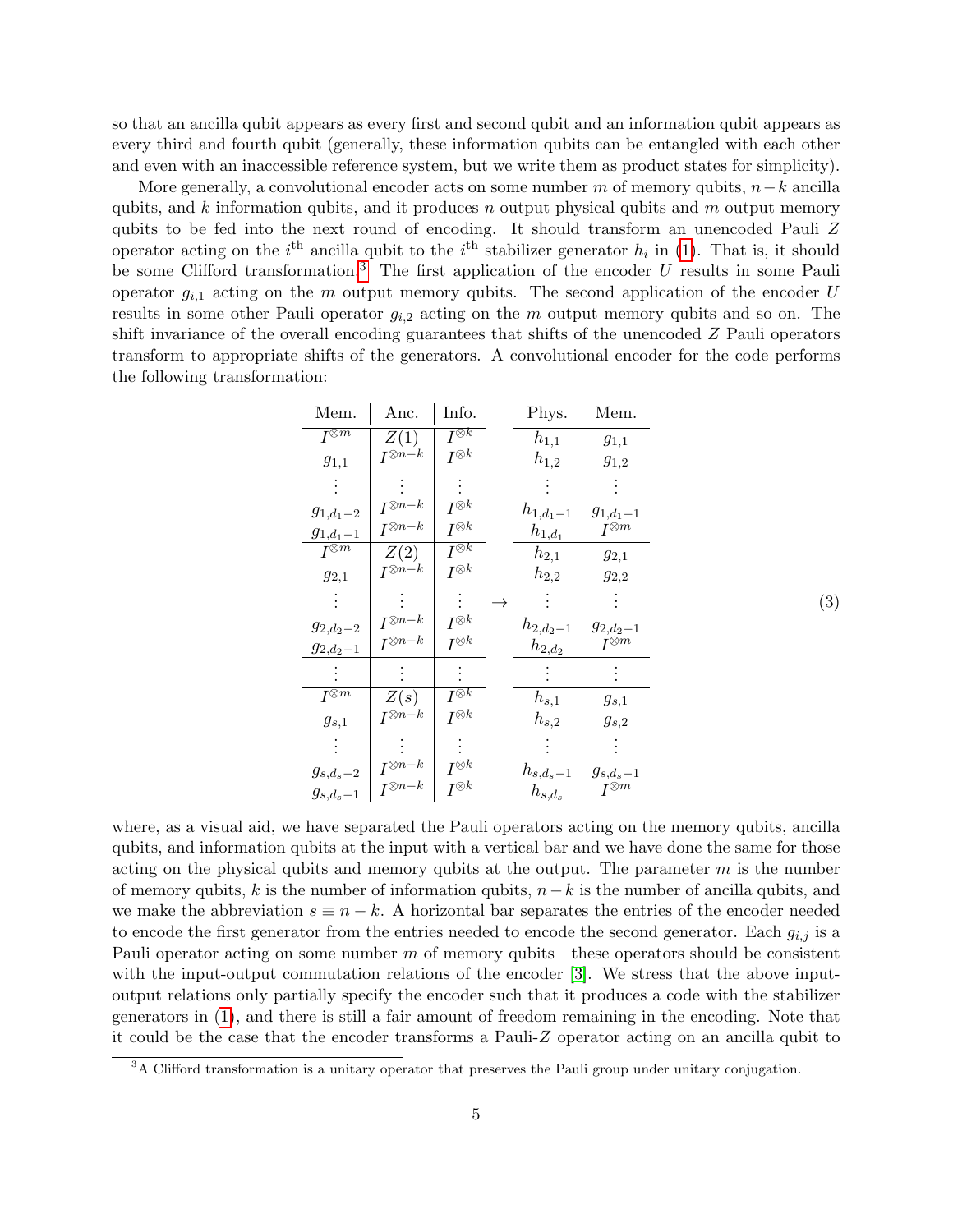a Pauli operator with infinite weight (though, the resulting operator would have some periodicity because the encoder acts on a finite number of qubits).

#### 2.3 State diagram

The state diagram for a quantum convolutional encoder is the most important tool for determining whether it is catastrophic or recursive [\[8\]](#page-14-1). The state diagram is similar to one for a classical encoder [\[9,](#page-14-2) [4,](#page-14-3) [6\]](#page-14-4), with an important exception for the quantum case that incorporates the fact that the logical operators of a quantum code are unique up to multiplication by the stabilizer generators. The state diagram allows us to analyze the "flow" of the logical operators through the quantum convolutional encoder.

Definition 2 (State Diagram) The state diagram for a quantum convolutional encoder is a directed multigraph with  $4^m$  vertices that we can think of as "memory states," where m is the number of memory qubits in the encoder. Each memory state corresponds to an m-qubit Pauli operator M that acts on the memory qubits. We connect two vertices  $M$  and  $M'$  with a directed edge from  $M$  to M' and label this edge as  $(L, P)$  if the encoder takes the m-qubit Pauli operator M, an  $(n - k)$ -qubit Pauli operator  $S \in \{I, Z\}^{n-k}$  acting on the  $n-k$  ancilla qubits, and a k-qubit Pauli operator L acting on the information qubits, to an n-qubit Pauli operator  $P$  acting on the n physical qubits and an m-qubit Pauli operator  $M'$  acting on the m memory qubits:

$$
\begin{array}{c|c|c}\n\text{Mem.} & \text{Anc.} & \text{Info.} \\
\hline\nM & S & L\n\end{array}\n\quad\n\begin{array}{c|c}\n\text{encoder} & \text{Phys.} & \text{Mem.} \\
\hline\nP & M'\n\end{array}
$$

.

The labels L and P are the respective logical and physical labels of the edge.

#### 2.4 Catastrophicity

We now review the definition of catastrophicity from Ref. [\[8\]](#page-14-1), which is based on the classical notion of catastrophicity from Refs. [\[9,](#page-14-2) [6\]](#page-14-4). The essential idea behind catastrophic error propagation is that an error with finite weight, after being fed through the inverse of the encoder, could propagate infinitely throughout the decoded information qubit stream without triggering syndromes corresponding to these errors. The only way that this catastrophic error propagation can occur is if there is some cycle in the state diagram where all of the edges along the cycle have physical labels equal to the identity operator, while at least one of the edges has a logical label that is not equal to the identity. If such a cycle exists, it implies that the finite-weight channel error produces an infiniteweight information qubit error without triggering syndrome bits corresponding to this error (if it did trigger syndrome bits, this cycle would not be in the state diagram), and an iterative decoding algorithm such as that presented in Ref. [\[8\]](#page-14-1) is not able to detect these errors. So, we can now state the definition of a catastrophic encoder.

**Definition 3 (Catastrophic Encoder)** A quantum convolutional encoder acting on memory qubits, information qubits, and ancilla qubits is catastrophic if there exists a cycle in its state diagram where all edges in the cycle have zero physical weight, but there is at least one edge in the cycle with non-zero logical weight.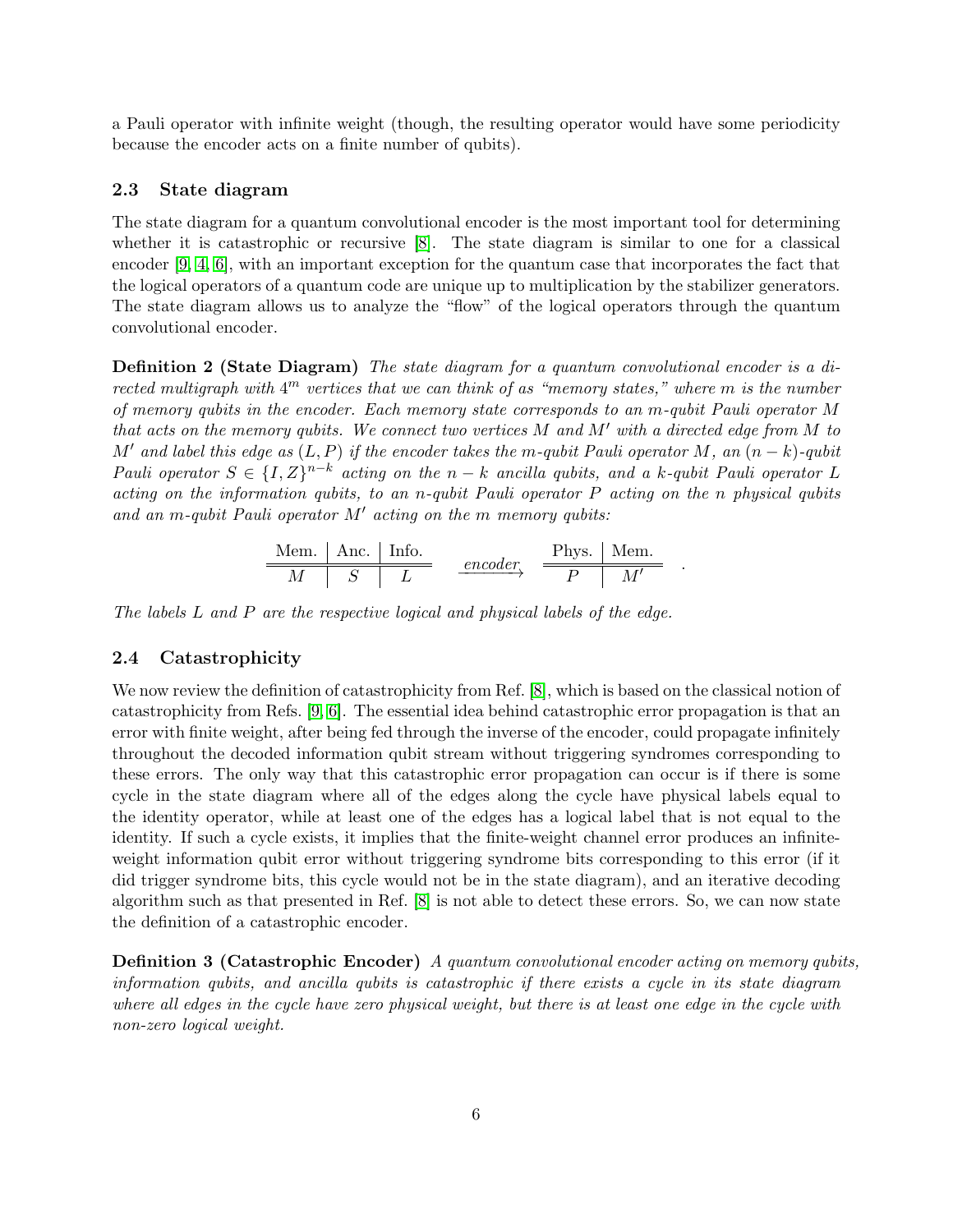#### 2.5 Recursiveness

Recursiveness or lack thereof is a fundamental property of a quantum convolutional encoder as discussed in Refs. [\[8,](#page-14-1) [1\]](#page-14-7).

**Definition 4 (Path)** A path in the state diagram is a sequence of memory states  $M_1, M_2, \ldots$ (with corresponding edges) such that  $M_i \rightarrow M_{i+1}$  belongs to the state diagram.

<span id="page-7-1"></span>**Definition 5 (Recursive encoder)** An admissable path is a path in the state diagram for which its first edge is not part of a zero physical-weight cycle. Consider any vertex belonging to a zero physical-weight loop and any admissable path beginning at this vertex that also has logical weight one. The encoder is recursive if all such paths do not contain a zero physical-weight loop.

We can gain some intuition behind the above definition by recalling the definition of a recursive classical convolutional encoder. In the classical case, an encoder is recursive if it has an infinite impulse response—that is, if it outputs an infinite-weight, periodic sequence in response to an input consisting of a single "one" followed by an infinite number of "zeros." Definition [5](#page-7-1) above for the quantum case ensures that the response to a single non-identity Pauli operator (one of  $\{X, Y, Z\}$ ) at a single logical input along with the identity operator at all other logical inputs leads to a periodic output sequence of Pauli operators with infinite weight. Though, the definition above ensures that this is not only the case for the above sequence but also for one in which the ancilla qubit inputs can be chosen arbitrarily from  $\{I, Z\}$ . Thus, it is a much more stringent condition for a quantum convolutional encoder to be recursive.

## <span id="page-7-0"></span>3 Main result: A simple proof that recursive quantum convolutional encoders are catastrophic

We now provide a proof of the PTO theorem. Our strategy is to show that the subgroup consisting of memory states in zero physical-weight cycles is equivalent to the centralizer of the finite-memory subgroup (which we define below). After doing so, it follows rather easily that a non-catastrophic encoder must be non-recursive.

A zero physical-weight cycle has the following structure:

<span id="page-7-2"></span>

| Mem.   Anc.   Info. |           |           |                                   | Phys.   Mem. |  |     |
|---------------------|-----------|-----------|-----------------------------------|--------------|--|-----|
| $M_1$               |           |           | $\overline{\tau\otimes n}$        | $M_2$        |  |     |
| $M_2$               | $S_2$     | $L_2$     | $\overline{I} \otimes n$          | $M_3$        |  | ۰4, |
| $\vdots$            | $\bullet$ | $\bullet$ | $\bullet$<br>$\ddot{\phantom{a}}$ |              |  |     |
| $M_p$               | $S_n$     | $L_p$     | $I^{\otimes n}$                   | $M_1$        |  |     |

where  $M_1, \ldots, M_p$  are arbitrary m-qubit Pauli operators acting on the m memory qubits, the operators  $S_i \in \{I, Z\}^{\otimes (n-k)}$  act on the  $n-k$  ancilla qubits, and the operators  $L_i$  are arbitrary  $k$ -qubit Pauli operators acting on the k information qubits. A zero physical-weight cycle with nonzero logical weight is a zero physical-weight cycle such that at least one of the operators  $L_i$  is not equal to the identity operator.

Let  $P_0$  denote the subgroup of the Pauli group on m qubits consisting of memory states that are part of a zero physical-weight cycle. That  $P_0$  is a subgroup follows from the observation that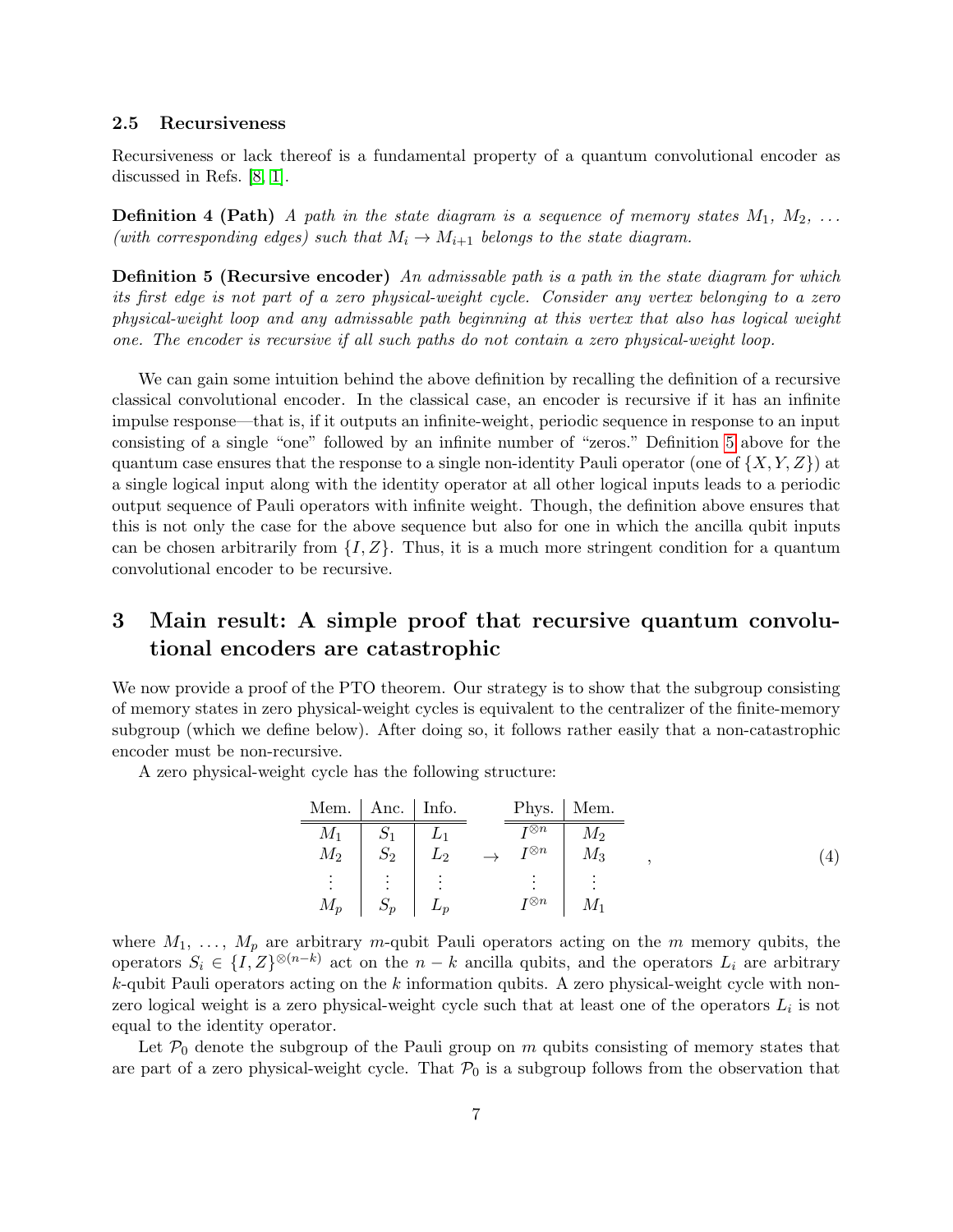if  $M_1$  is part of a zero physical-weight cycle and if  $M_2$  is part of a zero physical-weight cycle, then  $M_1 \cdot M_2$  must be as well because we can combine the cycles of which  $M_1$  and  $M_2$  are a part simply by multiplying each transition of the individual cycles to get the new transitions for the zero physical-weight cycle of which  $M_1 \cdot M_2$  is involved.

**Definition 6 (Standard path)** Consider a given memory state  $M_0$ . A standard path originating from  $M_0$  is a path with the following structure:

| Mem.                              | Anc.            | Info.                                  | Phys.          | Mem.      |          |
|-----------------------------------|-----------------|----------------------------------------|----------------|-----------|----------|
| $M_0$                             | $\mathcal{D}0$  | $\boldsymbol{\scriptstyle I\otimes k}$ |                |           |          |
| $M_{1}$                           |                 | $I^{\otimes k}$                        | P <sub>2</sub> | $M_2$     | $\sigma$ |
| $\ M_2$                           | $\mathcal{D}_2$ | $I^{\otimes k}$                        | $P_3$          | $\ M_{3}$ |          |
| $\bullet$<br>$\bullet$<br>$\cdot$ | $\cdot$         |                                        | ٠              |           |          |

where  $S_i \in \{I, Z\}^{\otimes (n-k)}$  and  $P_i \in \{I, X, Y, Z\}^{\otimes n}$ . From the above, we can see that a standard path originating from  $M_0$  is such that the output memory state of the i<sup>th</sup> row is the same as the input memory state of the  $(i+1)$ <sup>th</sup> row, with the ancilla operators chosen from  $\{I, Z\}^{\otimes (n-k)}$  and the input logical operators equal to the identity for every transition.

We now define two types of standard paths: finite standard paths and infinite standard paths.

**Definition 7 (Finite standard path)** A finite standard path is a standard path which has "finite duration," i.e., it ends in the identity memory state after traversing a finite number of memory states for some  $S_i \in \{I, Z\}^{\otimes (n-k)}$ :

<span id="page-8-0"></span>
$$
\begin{array}{c|c}\n\text{Mem.} & \text{Anc.} & \text{Info.} \\
\hline\nM_0 & S_0 & I^{\otimes k} \\
M_1 & S_1 & I^{\otimes k} \\
M_2 & S_2 & I^{\otimes k} \\
\vdots & \vdots & \vdots \\
M_{t-2} & S_{t-2} & I^{\otimes k} \\
M_{t-1} & S_{t-1} & I^{\otimes k} \\
\end{array} \rightarrow \begin{array}{c|c}\n\text{Phys.} & \text{Mem.} \\
\hline\nP_1 & M_1 \\
P_2 & M_2 \\
M_3 & \end{array},
$$
\n(6)

where  $M_0, M_1, \ldots, M_{t-1}$  are not equal to the identity. A finite-memory state is a memory state from which a finite standard path originates. (In  $(6)$ ,  $M_0$ ,  $M_1$ , ...,  $M_{t-1}$  are finite-memory states.)

<span id="page-8-1"></span>Fact 8 (Finite-memory subgroup) The finite-memory states form a subgroup of the Pauli group on m qubits, with the group property being that each element is the starting memory state for some finite standard path. That is, if  $M_1$  and  $M_2$  are finite-memory states, then the finite standard path originating from  $M_1 \cdot M_2$  is constructed by multiplying the finite standard paths originating from  $M_1$  and  $M_2$  which individually lead to the identity memory state. Thus, this path eventually ends in the identity memory state and as such is a finite standard path. Let  $\mathcal{F}_0$  denote this subgroup (we will refer to it as the finite-memory subgroup).

**Definition 9 (Infinite standard path)** An infinite standard path is a standard path which has infinite duration, i.e., it does not ever end in the identity memory state when the input on the ancilla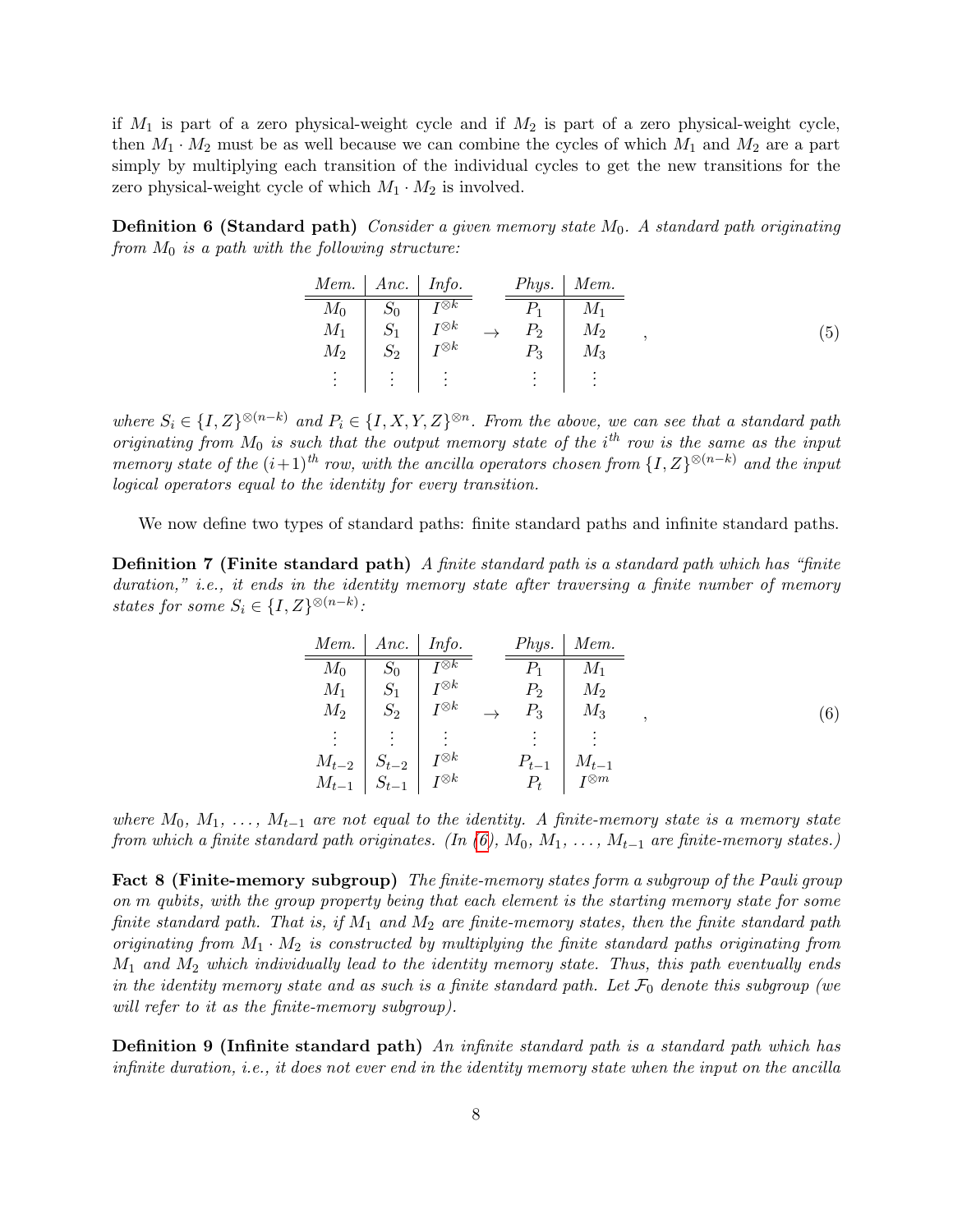qubits is chosen from the set  $\{I, Z\}^{\otimes (n-k)}$  and the input for the logical qubits is the identity  $I^{\otimes k}$ . Since memory state operators act on a finite number of qubits, the input memory state of the  $i^{th}$  row is the same as the output memory state of the j<sup>th</sup> row, for some  $j \geq i$  and  $S_0, S_1, \ldots, S_i, \ldots, S_j \in$  ${I, Z\}^{\otimes (n-k)}$ :

| Mem.  | Anc.  | Info.           |               | Phys.     | Mem.      |
|-------|-------|-----------------|---------------|-----------|-----------|
| $M_0$ | $S_0$ | $I^{\otimes k}$ |               | $P_1$     | $M_1$     |
| $M_1$ | $S_1$ | $I^{\otimes k}$ |               | $P_2$     | $M_2$     |
| $M_2$ | $S_2$ | $I^{\otimes k}$ |               | $P_3$     | $M_3$     |
| ÷     |       |                 | $\rightarrow$ |           |           |
| $M_i$ | $S_i$ | $I^{\otimes k}$ |               | $P_{i+1}$ | $M_{i+1}$ |
| ÷     |       |                 |               |           |           |
| $M_j$ | $S_j$ | $I^{\otimes k}$ |               | $P_{j+1}$ | $M_i$     |
|       |       |                 |               |           |           |

In the above, the memory states  $M_0, M_1, \ldots, M_j$  are not equal to the identity operator. Observe that different sequences  $S_0, \ldots, S_j$  can lead to different cycles starting at some memory state  $M_i$ , but that for any fixed sequence  $S_0, \ldots, S_j$  we always have a cycle of this form. An infinite-memory state is a memory state which is never the starting memory state for a finite standard path.

Fact 10 (Infinite-memory set) The set of all infinite-memory states does not form a subgroup. Indeed, let M<sub>1</sub> be an infinite-memory state and let M<sub>2</sub> be a finite-memory state. The state  $M_3 \equiv$  $M_1 \cdot M_2$  is then an infinite-memory state that eventually enters the same loop as  $M_1$ . However, it is clear that the state  $M_3 \cdot M_1 = M_2$  is a finite-memory state obtained by multiplying two infinitememory states, so that all states in the infinite-memory set need not obey the group property.

Fact 11 (Infinite-memory subgroup) If we take the quotient of the full Pauli group acting on m qubits by the finite-memory subgroup, we obtain a set of infinite-memory states that do obey the group property. That is, if  $M_1$  and  $M_2$  are infinite-memory states in this subgroup, then every standard path originating from  $M_1 \cdot M_2$  is constructed by multiplying every standard path originating from  $M_1$  and  $M_2$ . The resulting paths will never end in the identity memory state no matter which operators in  $\{I, Z\}^{\otimes (n-k)}$  are input for the ancilla qubits. Let  $\mathcal{I}_0$  denote this subgroup (for simplicity, we will refer to it as the infinite-memory subgroup, and our convention is that the identity memory state is part of this subgroup). Thus, all memory states in this subgroup are infinite-memory and we obtain only infinite-memory states when multiplying them together.

One can easily construct a generating set for the infinite-memory subgroup explicitly if a generating set  $\{T_1, \ldots, T_l\}$  for the finite-memory subgroup is available. Indeed, we would just need to find  $2m-l$  independent generators  $\{U_{l+1},\ldots,U_{2m}\}$  such that  $\{T_1,\ldots,T_l,U_{l+1},\ldots,U_{2m}\}$  constitutes a generating set for the Pauli group on the m memory qubits. The generating set  $\{U_{l+1}, \ldots, U_{2m}\}$ then generates the infinite-memory subgroup mentioned above.

Observe that the finite-memory subgroup  $\mathcal{F}_0$  and the infinite-memory subgroup  $\mathcal{I}_0$  are independent subgroups, and together they constitute the full Pauli group acting on m qubits.

<span id="page-9-0"></span>Lemma 12 The memory states in a zero physical weight cycle commute with each element of the finite-memory subgroup  $\mathcal{F}_0$ .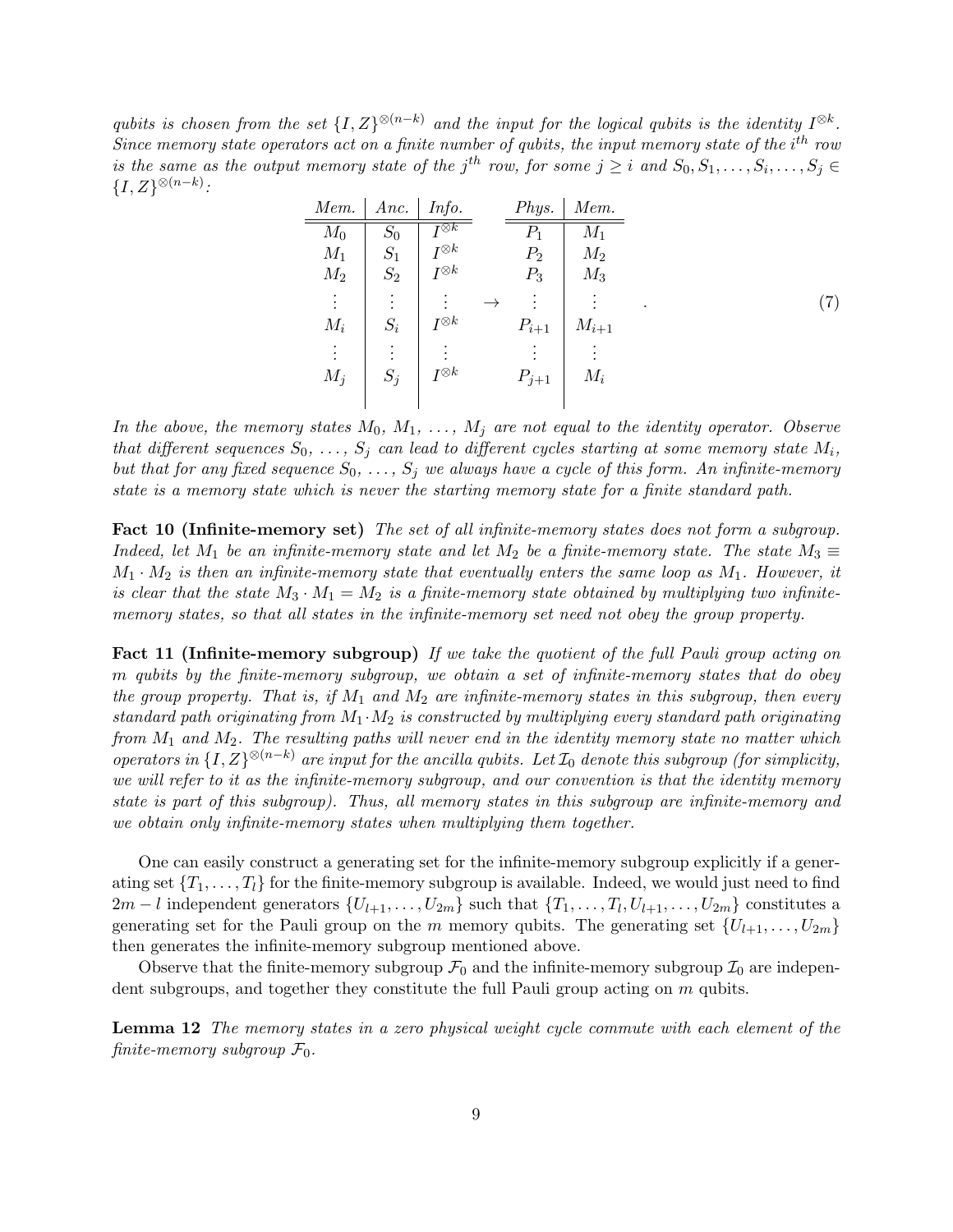**Proof.** The proof of this lemma is similar to the proof of Theorem 7 in Ref. [\[3\]](#page-14-9). For completeness, we repeat it here. Consider that the RHS of the last row of [\(6\)](#page-8-0) commutes with the RHS of any of the rows of [\(4\)](#page-7-2). This then implies that the LHS of the last row of [\(6\)](#page-8-0) commutes with the LHS of any of the rows of [\(4\)](#page-7-2). Since the  $S_i$  operators already commute, this implies that  $M_1, \ldots, M_p$  in [\(4\)](#page-7-2) commute with  $M_{t-1}$  in [\(6\)](#page-8-0). This in turn implies that the RHS of the second-to-last row of (6) commutes with the RHS of any row of [\(4\)](#page-7-2), and furthermore, that the LHS of the second-to-last row of [\(6\)](#page-8-0) commutes with the LHS of any row of [\(4\)](#page-7-2). So we have that  $M_1, \ldots, M_p$  in (4) commutes with  $M_{t-2}$  in [\(6\)](#page-8-0). Continuing this argument inductively, we can conclude the statement of the lemma.  $\blacksquare$ 

Let  $C(\mathcal{F}_0)$  denote the subgroup consisting of memory states that commute with each element of the finite-memory subgroup  $\mathcal{F}_0$  (so that  $C(\mathcal{F}_0)$  is the *centralizer* of  $\mathcal{F}_0$ ). The above lemma states that the zero physical-weight cycle subgroup is a subset of the centralizer of the finite-memory subgroup:  $\mathcal{P}_0 \subseteq C(\mathcal{F}_0)$ . The rest of our proof is dedicated to proving the other containment:  $C(\mathcal{F}_0) \subseteq \mathcal{P}_0$ , implying that the zero physical-weight cycle subgroup  $\mathcal{P}_0$  is equivalent to the centralizer of the finite-memory subgroup:  $P_0 = C(\mathcal{F}_0)$ . Having this will then allow us to easily prove that all non-catastrophic encoders are non-recursive.

Now consider the following transformation corresponding to the response of the encoder to a Pauli-Z operator on one of the ancilla qubits:

<span id="page-10-0"></span>
$$
\frac{\text{Mem.} \mid \text{Anc.} \mid \text{Info.}}{I^{\otimes m} \mid Z(i) \mid I^{\otimes k}} \rightarrow \frac{\text{Phys.} \mid \text{Mem.}}{h_{i,1} \mid g_{i,1}} , \qquad (8)
$$

,

where  $i \in \{1, \ldots, n-k\}$ . The encoder acts on a finite number of qubits, so it must either end in the identity memory state or cycle after following a path from  $g_{i,1}$  in which the identity operator is always input for both the ancilla and information qubits. Thus, we either have

| Mem.                         | Anc.                | Info.                                    | Phys.       | Mem.                         |
|------------------------------|---------------------|------------------------------------------|-------------|------------------------------|
| $\mathcal{T}^{\bigotimes m}$ | Z(i)                | $\boldsymbol{\scriptstyle I\otimes k}$   | $h_{i,1}$   | $g_{i,1}$                    |
| $g_{i,1}$                    | $I^{\otimes (n-k)}$ | $\boldsymbol{\mathsf{I}}^{\bigotimes k}$ | $h_{i,2}$   | $g_{i,2}$                    |
| $g_{i,2}$                    | $I^{\otimes (n-k)}$ | $\boldsymbol{\scriptstyle I\otimes k}$   | $h_{i,3}$   | $g_{i,3}$                    |
| ٠                            |                     |                                          |             |                              |
| $g_{i,d_i-1}$                | $I^{\otimes (n-k)}$ | $\tau\otimes k$                          | $h_{i,d_i}$ | $\mathcal{T}^{\bigotimes m}$ |

in which case the input  $I^{\otimes m} |Z(i)| I^{\otimes k}$  leads to a finite standard path, or we have

| Mem.                       | Anc.              | Info.                      |               | Phys.       | Mem.        |                |
|----------------------------|-------------------|----------------------------|---------------|-------------|-------------|----------------|
| $\overline{I^{\otimes m}}$ | Z(i)              | $\overline{I^{\otimes k}}$ |               | $h_{i,1}$   | $g_{i,1}$   |                |
| $g_{i,1}$                  | $I^{\otimes n-k}$ | $I^{\otimes k}$            |               | $h_{i,2}$   | $g_{i,2}$   |                |
|                            |                   |                            |               |             |             |                |
| $g_{i,j-1}$                | $I^{\otimes n-k}$ | $I^{\otimes k}$            |               | $h_{i,j}$   | $g_{i,j}$   |                |
|                            |                   |                            | $\rightarrow$ |             |             | $\overline{ }$ |
| $g_{i,t}$                  | $I^{\otimes n-k}$ | $I^{\otimes k}$            |               | $h_{i,t+1}$ | $g_{i,j}$   |                |
| $g_{i,j}$                  | $I^{\otimes n-k}$ | $I^{\otimes k}$            |               | $h_{i,j+1}$ | $g_{i,j+1}$ |                |
|                            |                   |                            |               |             |             |                |
| $g_{i,t}$                  | $I^{\otimes n-k}$ | $I^{\otimes k}$            |               | $h_{i,t+1}$ | $g_{i,j}$   |                |
|                            |                   |                            |               |             |             |                |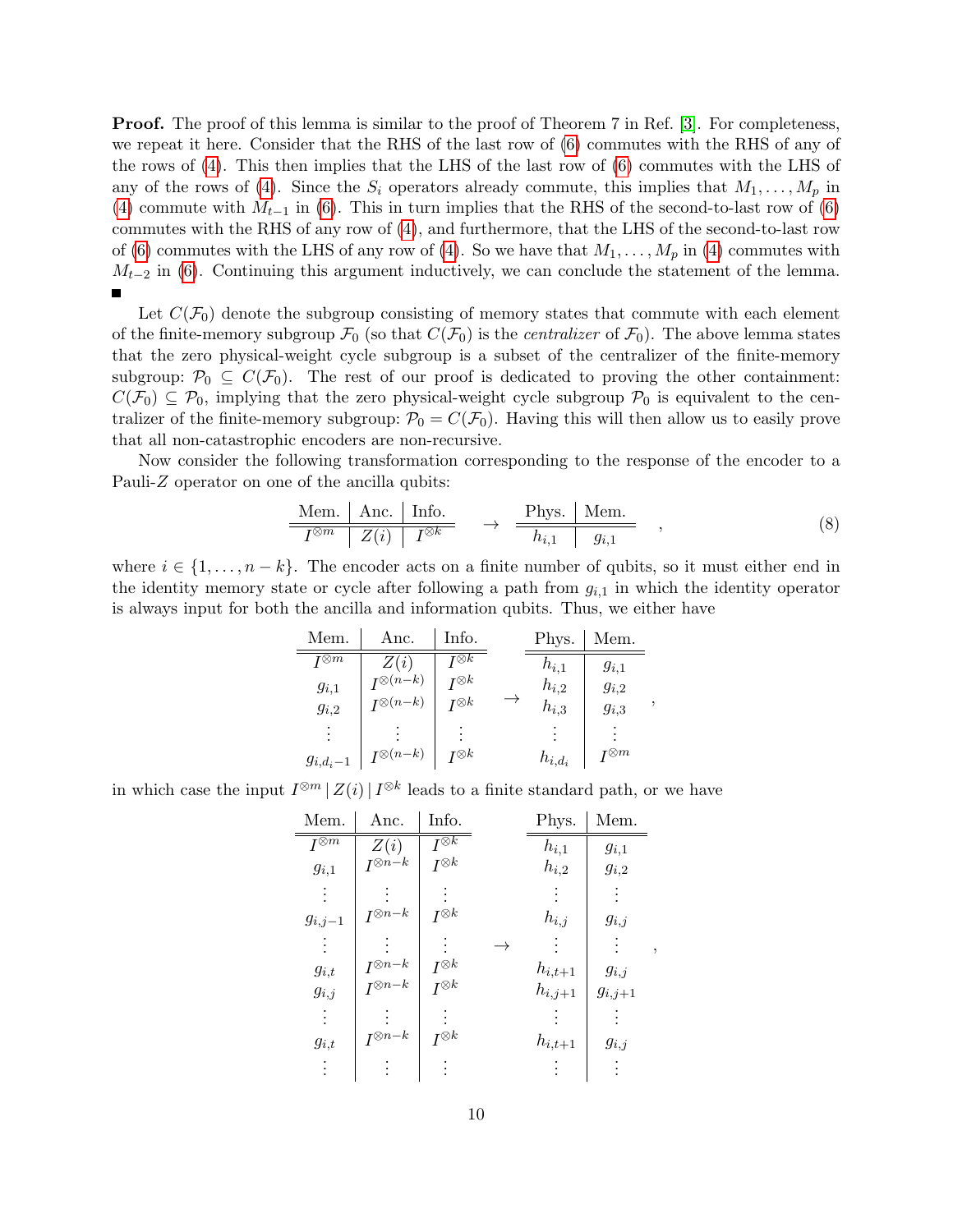so that the encoder enters some cycle. In this latter case, the following input sequence drives the encoder back to the identity memory state:

| Mem.                        | Anc.              | Info.                      | Phys.         | Mem.                                 |
|-----------------------------|-------------------|----------------------------|---------------|--------------------------------------|
| $I^{\otimes m}$             | Z(i)              | $\overline{I^{\otimes k}}$ | $h_{i,1}$     | $g_{i,1}$                            |
| $g_{i,1}$                   | $I^{\otimes n-k}$ | $I^{\otimes k}$            | $h_{i,2}$     | $g_{i,2}$                            |
|                             |                   |                            |               |                                      |
| $g_{i,j-1}$                 | $I^{\otimes n-k}$ | $I^{\otimes k}$            | $h_{i,j}$     | $g_{i,j}$                            |
| $g_{i,j}$                   | $I^{\otimes n-k}$ | $I^{\otimes k}$            | $h_{i,j+1}$   | $g_{i,j+1}$                          |
|                             |                   |                            |               |                                      |
| $g_{i,t-j+1}$               | Z(i)              | $I^{\otimes k}$            | $h_{i,t-j+2}$ | $g_{i,t-j+2} \cdot g_{i,1}$          |
|                             |                   |                            |               |                                      |
| $g_{i,t-1} \cdot g_{i,j-2}$ | $I^{\otimes n-k}$ | $I^{\otimes k}$            | $h_{i,t}$     | $g_{i,t} \cdot g_{i,j-1}$            |
| $g_{i,t} \cdot g_{i,j-1}$   | $I^{\otimes n-k}$ | $I^{\otimes k}$            | $h_{i,t+1}$   | $g_{i,j}\cdot g_{i,j}=I^{\otimes m}$ |

So the memory states resulting from the input  $I^{\otimes m}$  |  $Z(i)$  |  $I^{\otimes k}$  are always part of the finite-memory subgroup  $\mathcal{F}_0$ , and based on Lemma [12,](#page-9-0) these memory states commute with the memory states in any zero-physical-weight cycle.

<span id="page-11-2"></span>**Lemma 13** Suppose that a memory state  $M' \in C(\mathcal{F}_0)$  (that is, it commutes with each element of  $\mathcal{F}_0$ ). Then there is a unique memory state  $M \in C(\mathcal{F}_0)$ , an  $S \in \{I, Z\}^{\otimes (n-k)}$ , and an  $L \in$  $\{I, X, Y, Z\}^{\otimes k}$  such that the encoder transforms  $M \mid S \mid L$  as follows:

<span id="page-11-0"></span>
$$
M \mid S \mid L \to I^{\otimes n} \mid M'. \tag{9}
$$

.

Proof. First, the transition in [\(9\)](#page-11-0) is part of the encoder because we can always act with the inverse of the encoder on  $I^{\otimes n} \mid M'$ , producing some unique  $M \mid S \mid L$  as the input operators. Then, by assumption,  $M' \in C(\mathcal{F}_0)$ , implying that the RHS of [\(9\)](#page-11-0) commutes with the RHS of [\(8\)](#page-10-0) for all  $i \in \{1, \ldots, n-k\}$  because  $g_{i,1} \in \mathcal{F}_0$ . Thus, the LHS of [\(9\)](#page-11-0) should commute with the LHS of [\(8\)](#page-10-0) for all  $i \in \{1, \ldots, n-k\}$ . This implies that  $S \in \{I, Z\}^{\otimes (n-k)}$ . Also, M commutes with all states in  $\mathcal{F}_0$  ( $M \in C(\mathcal{F}_0)$ ) for the same reason that the zero physical weight cycles from Lemma [12](#page-9-0) commute with the finite-memory subgroup  $\mathcal{F}_0$ . This is due to the particular form in [\(9\)](#page-11-0), the need for input-output commutativity consistency between [\(9\)](#page-11-0) and [\(6\)](#page-8-0), and the fact that  $M' \in C(\mathcal{F}_0)$ .

<span id="page-11-4"></span>**Lemma 14** Suppose that a memory state  $M \in C(\mathcal{F}_0)$  (that is, it commutes with each element of  $\mathcal{F}_0$ ). Then there is a unique memory state  $M' \in C(\mathcal{F}_0)$ , an  $S \in \{I, Z\}^{\otimes (n-k)}$ , and an  $L \in$  ${I, X, Y, Z}^{\otimes k}$  such that the encoder transforms  $M \mid S \mid L$  as follows:

<span id="page-11-3"></span>
$$
M \mid S \mid L \to I^{\otimes n} \mid M'. \tag{10}
$$

**Proof.** Let  $\{T_1, \ldots, T_l\}$  be a generating set for the finite-memory subgroup  $\mathcal{F}_0$  and let  $\{U_{l+1}, \ldots, U_{2m}\}$ be a generating set for the infinite-memory subgroup  $\mathcal{I}_0$ . For every  $i \in \{l+1, \ldots, 2m\}$ , there exists a  $P_i$  and  $T_i$  such that

<span id="page-11-1"></span>
$$
U_i \mid I^{\otimes (n-k)} \mid I^{\otimes k} \to P_i \mid T_i. \tag{11}
$$

Furthermore, the  $T_i$  operators form a generating set  $\{T_{l+1}, \ldots, T_{2m}\}\;$  for  $\mathcal{I}_0$ . If it were not so (that these  $T_i$  operators were not independent), we would be able to take certain multiplicative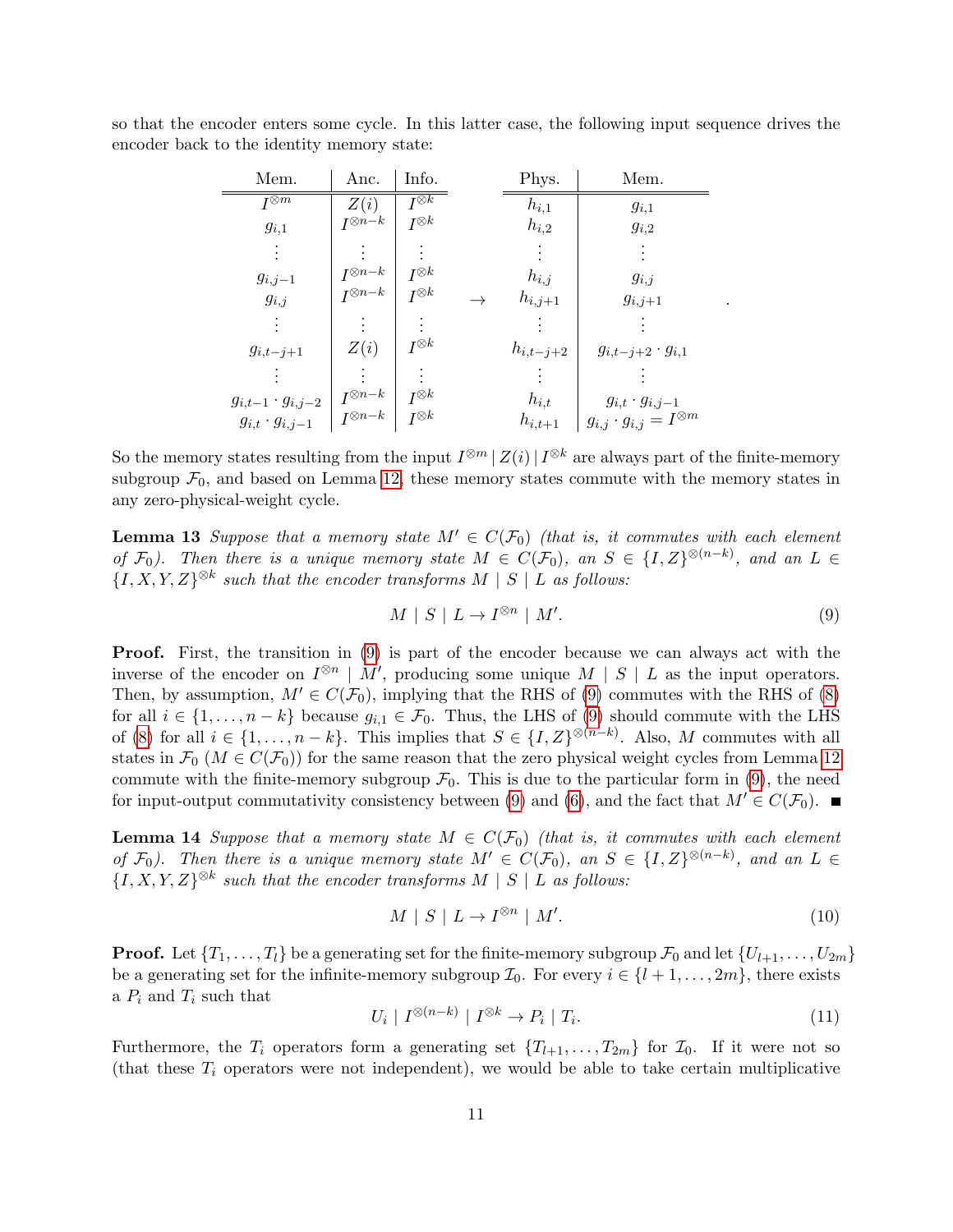combinations of the  $U_i$  operators at the input and construct a path to the identity memory state, contradicting the fact that the  $U_i$  operators form a generating set for elements of the infinite-memory subgroup  $\mathcal{I}_0$ . Thus,  $\{T_{l+1}, \ldots, T_{2m}\}$  is a generating set for  $\mathcal{I}_0$  as well.

Now, we fix  $M'$  to be the unique Pauli operator on m qubits that commutes with each element of  $\{T_1, \ldots, T_l\}$  and such that its commutation relation with each  $T_i$  in  $\{T_{l+1}, \ldots, T_{2m}\}$  is the same as the commutation relation of M with the corresponding  $U_i$  in  $\{U_{l+1}, \ldots, U_{2m}\}$  (the correspondence between  $U_i$  and  $T_i$  being set by [\(11\)](#page-11-1)). The uniqueness of  $M'$  follows from the fact that specifying the commutation relations of an  $m$ -qubit Pauli operator with each element of a generating set for the Pauli group on  $m$  qubits completely specifies that operator up to an irrelevant global phase. Additionally, the above choice for M' implies that  $M' \in C(\mathcal{F}_0)$ .

To obtain the conclusion of the lemma, we consider applying the inverse of the encoder to  $I^{\otimes n}$  | M'. By Lemma [13,](#page-11-2) there exists an  $M'' \in C(\mathcal{F}_0)$ , an  $S \in \{I, Z\}^{\otimes (n-k)}$ , and an  $L \in$  $\{I, X, Y, Z\}^{\otimes k}$  such that

<span id="page-12-0"></span>
$$
M'' \mid S \mid L \to I^{\otimes n} \mid M'. \tag{12}
$$

But this  $M''$  must be equal to M by construction—the encoder preserves the commutation relations between the RHSs of [\(11-](#page-11-1)[12\)](#page-12-0) and the LHSs of (11-12) and we already know that  $M'', M' \in C(\mathcal{F}_0)$ . As we stated above, these  $2m$  commutation relations completely specify  $M''$  and we can thus conclude that  $M'' = M$ . This concludes the proof of the lemma since we have constructed a unique  $M' \in C(\mathcal{F}_0), S \in \{I, Z\}^{\otimes (n-k)}, \text{ and } L \in \{I, X, Y, Z\}^{\otimes k} \text{ satisfying (10) for all } M \in C(\mathcal{F}_0).$  $M' \in C(\mathcal{F}_0), S \in \{I, Z\}^{\otimes (n-k)}, \text{ and } L \in \{I, X, Y, Z\}^{\otimes k} \text{ satisfying (10) for all } M \in C(\mathcal{F}_0).$  $M' \in C(\mathcal{F}_0), S \in \{I, Z\}^{\otimes (n-k)}, \text{ and } L \in \{I, X, Y, Z\}^{\otimes k} \text{ satisfying (10) for all } M \in C(\mathcal{F}_0).$ 

Remark 15 The above proof works just as well by replacing all the transitions in [\(11\)](#page-11-1) with the following ones:

$$
U_i \mid S' \mid I^{\otimes k} \to P'_i \mid T'_i,
$$

for some fixed  $S' \in \{I, Z\}^{\otimes (n-k)}$ .

<span id="page-12-1"></span>**Lemma 16** Suppose that a memory state  $M \in C(\mathcal{F}_0)$ . Then M is a part of a zero physical-weight cycle, such that all memory states of this cycle are in  $C(\mathcal{F}_0)$ .

**Proof.** From Lemma [14,](#page-11-4) we know that there is a unique memory state  $M_1 \in C(\mathcal{F}_0)$ , an  $S_1 \in$  $\{I, Z\}^{\otimes (n-k)}$ , and an  $L_1 \in \{I, X, Y, Z\}^{\otimes k}$  such that

$$
M \mid S_1 \mid L_1 \to I^{\otimes n} \mid M_1,
$$

This is also the case for  $M_1$ . That is, there exists a unique memory state  $M_2 \in C(\mathcal{F}_0)$ , an  $S_2 \in \{I, Z\}^{\otimes (n-k)}$ , and an  $L_2 \in \{I, X, Y, Z\}^{\otimes k}$  such that

$$
M_1 \mid S_2 \mid L_2 \to I^{\otimes n} \mid M_2.
$$

This process cannot go on indefinitely (that of finding a new  $M_{i+1} \in C(\mathcal{F}_0)$  that has not yet already appeared, for a given  $M_i \in C(\mathcal{F}_0)$ . The centralizer  $C(\mathcal{F}_0)$  of the finite-memory subgroup  $\mathcal{F}_0$  has a finite number of elements, and at some point, the transition is guaranteed to return back to M. Also, note that these zero physical-weight transitions cannot go back to any of  $M_1$ through  $M_i$  before going back to M—this would contradict Lemma [13.](#page-11-2) Thus, M is part of a zero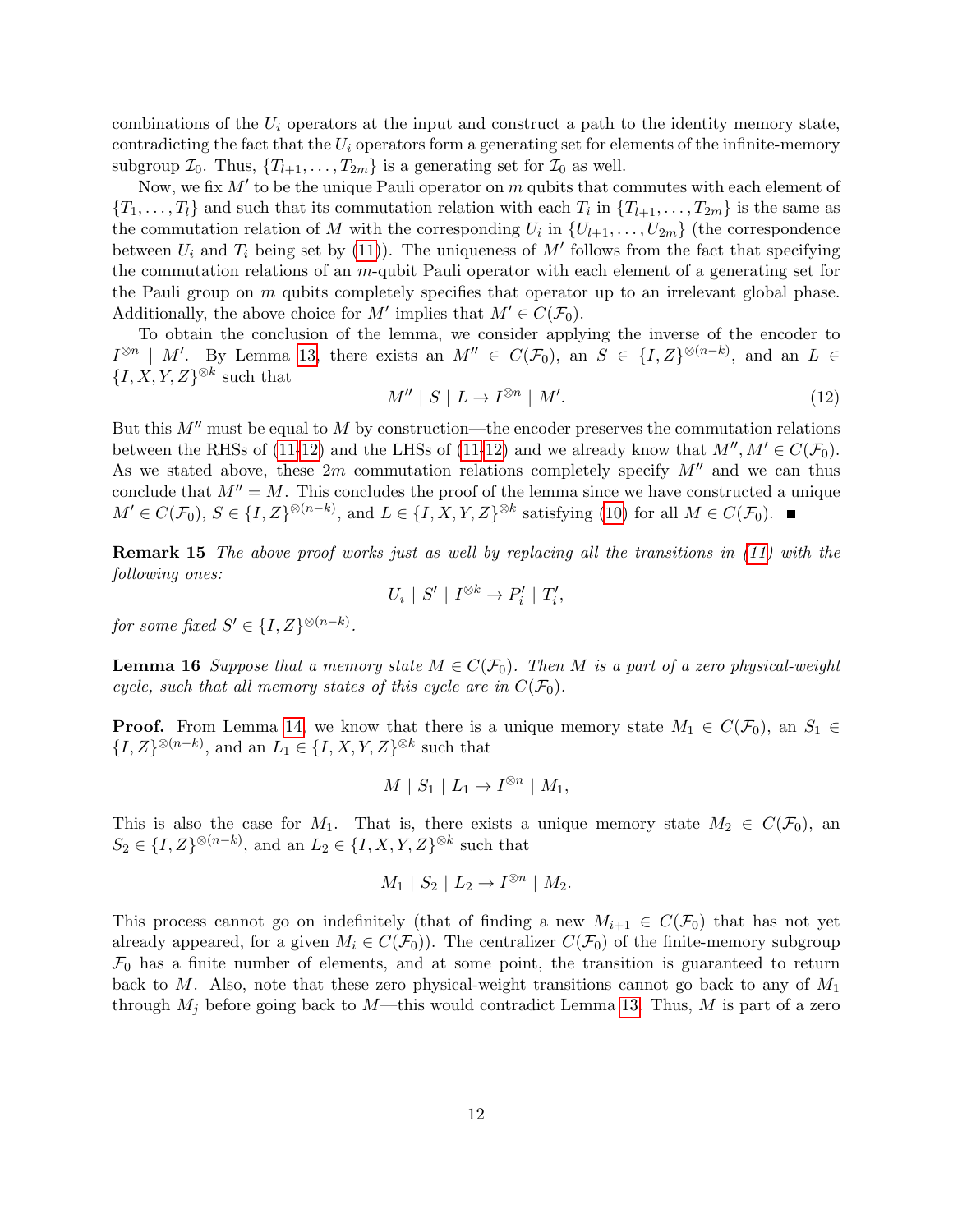physical-weight cycle of the following form:

 $\blacksquare$ 

| Mem.   Anc.   Info. | Phys.   Mem. |           |                 |       |     |
|---------------------|--------------|-----------|-----------------|-------|-----|
| $M$                 | $S_1$        | $L_1$     | $T^{\otimes n}$ | $M_1$ |     |
| $M_1$               | $S_2$        | $L_2$     | $I^{\otimes n}$ | $M_2$ |     |
| ...                 | ...          | ...       | ...             | ...   | ... |
| $M_{j-1}$           | $S_{j-1}$    | $L_{j-1}$ | $I^{\otimes n}$ | $M_j$ |     |
| $M_j$               | $S_j$        | $L_j$     | $I^{\otimes n}$ | $M_j$ |     |

\n(13)

<span id="page-13-2"></span>**Corollary 17** From Lemma [16,](#page-12-1) we conclude that all memory states of  $C(\mathcal{F}_0)$  are part of some zero physical-weight cycle, and when combined with Lemma [12,](#page-9-0) we have that  $P_0 = C(\mathcal{F}_0)$ . So if all memory states of all zero-physical weight cycles of a transformation commute with a given memory state, that memory state belongs to  $\mathcal{F}_0$ .

#### <span id="page-13-3"></span>Theorem 18 (Poulin, Tillich, Ollivier [\[8\]](#page-14-1)) A non-catastrophic encoder is non-recursive.

Proof. Consider the following transition, resulting from a weight-one logical input:

<span id="page-13-1"></span>
$$
\frac{\text{Mem.} \mid \text{ Anc.} \mid \text{Info.}}{I^{\otimes m} \mid I^{\otimes n-k} \mid X(i)} \rightarrow \frac{\text{Phys.} \mid \text{Mem.}}{h \mid g} \quad . \tag{14}
$$

For a non-catastrophic encoder, all of the edges in a zero physical-weight cycle have zero logical weight, so that the LHS of [\(14\)](#page-13-1) commutes with the LHS of the transitions in these zero physicalweight cycles. Thus, the RHSs commute as well. Since zero physical-weight cycles have the identity operator acting on physical qubits, the above memory state  $g$  commutes with all memory states of zero-physical weight cycles, so that  $g \in C(\mathcal{P}_0)$ . According to Corollary [17,](#page-13-2) the memory state  $g \in \mathcal{F}_0$ , and according to Fact [8,](#page-8-1) there is a standard path from g to the identity memory state, implying that the encoder is non-recursive.

Remark 19 Our proof of the above theorem illustrates a particular property of any non-catastrophic quantum convolutional encoder. Transitions of the following form

$$
\frac{Mem. \mid Anc. \mid Info.}{I^{\otimes m} \mid S \mid L} \rightarrow \frac{Phys. \mid Mem.}{h_{S,L} \mid g_{S,L}} , \qquad (15)
$$

for all  $S \in \{I, Z\}^{\otimes n-k}$  and  $L \in \{I, X, Y, Z\}^{\otimes k} \backslash \{I^{\otimes k}\}\$ lead to a memory state  $g_{S,L} \in \mathcal{F}_0$ , from which there is a standard path to the identity memory state.

## <span id="page-13-0"></span>4 Discussion

We have provided a proof of the statement "recursive quantum convolutional encoders are catastrophic" that is arguably simpler than the one originally furnished by Poulin, Tillich, and Olliver in Ref. [\[8\]](#page-14-1). Our approach was to show that the subgroup of memory states that are part of zero physical-weight cycles is equivalent to the centralizer of the finite-memory subgroup. From there, it was straightforward to prove the PTO theorem.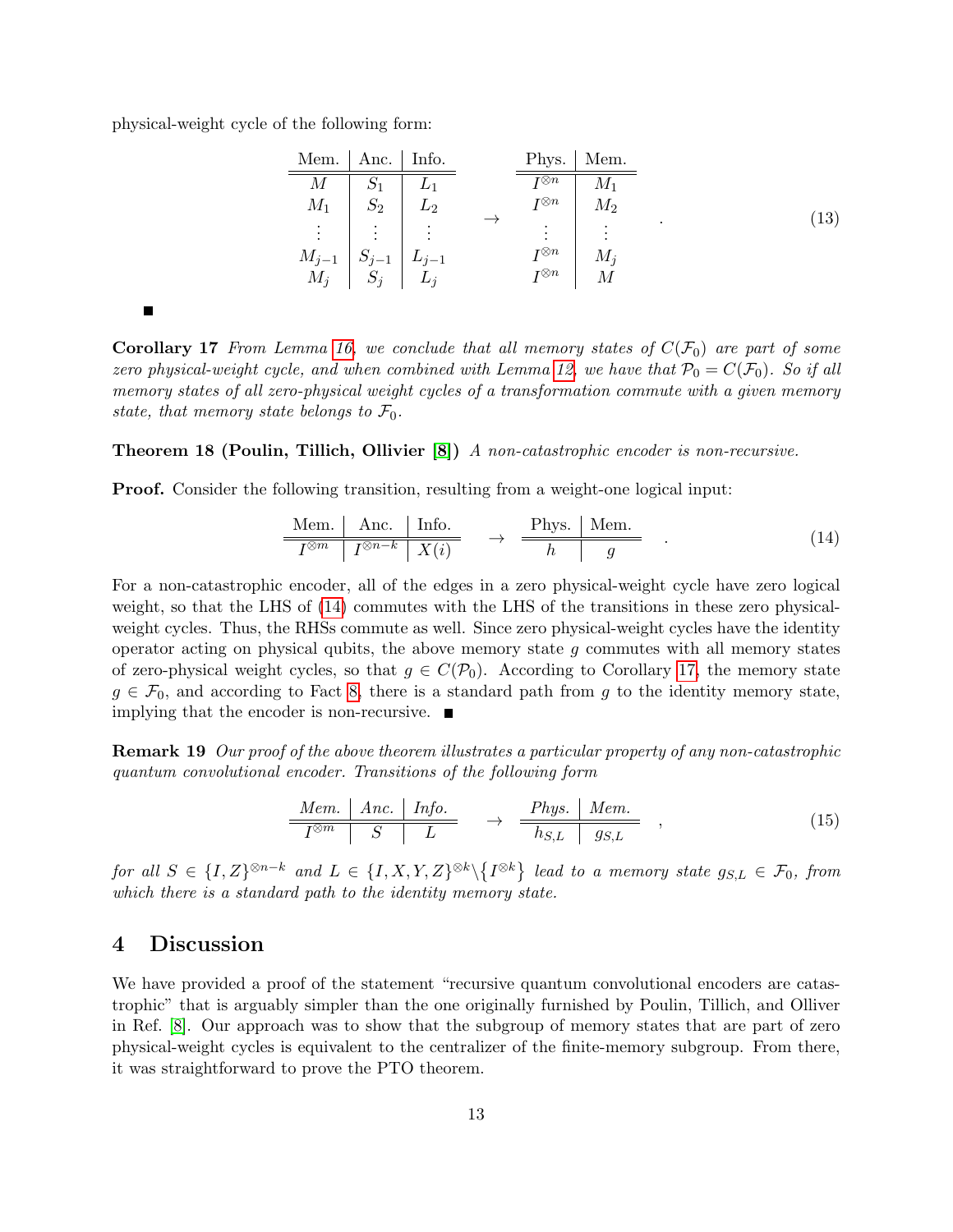The proof given here also provides insight into why entanglement-assisted quantum convolutional encoders can circumvent this no-go theorem. In particular, an examination of the example from Figure 4 of Ref. [\[10\]](#page-14-8) reveals that its zero physical-weight cycle subgroup consists of only the identity memory state, so that its centralizer contains all memory states. Yet, the finite-memory subgroup for this example is empty. Thus, the symmetry between these two subgroups is broken by the introduction of entanglement, and the no-go theorem no longer applies.

Acknowledgements We acknowledge Jean-Pierre Tillich for suggesting to us at QIP 2011 in Singapore that it would be worthwhile to pursue a simpler proof of Theorem [18.](#page-13-3) We also acknowledge useful discussions with Min-Hsiu Hsieh on this topic, and we are grateful for the suggestions of the anonymous referee. MMW acknowledges support from the Centre de Recherches Mathématiques at the University of Montreal.

## References

- <span id="page-14-7"></span>[1] Mamdouh Abbara and Jean-Pierre Tillich. The minimum distance of classical and quantum turbo-codes. September 2011. arXiv:1109.0215.
- <span id="page-14-5"></span>[2] S. Benedetto, D. Divsalar, G. Montorsi, and F. Pollara. Serial concatenation of interleaved codes: performance analysis, design, and iterative decoding. IEEE Transactions on Information Theory, 44(3):909–926, May 1998.
- <span id="page-14-9"></span>[3] Monireh Houshmand, Saied Hosseini-Khayat, and Mark M. Wilde. Minimal-memory, noncatastrophic, polynomial-depth quantum convolutional encoders. Accepted into the IEEE Transactions on Information Theory, 2012. arXiv:1105.0649.
- <span id="page-14-3"></span>[4] Rolf Johannesson and Kamil Sh. Zigangirov. Fundamentals of Convolutional Coding. Wiley-IEEE Press, 1999.
- <span id="page-14-6"></span>[5] Nabil Kahale and Rüdiger Urbanke. On the minimum distance of parallel and serially concatenated codes. In Proceedings of the International Symposium on Information Theory, page 31, Cambridge, Massachussetts, USA, August 1998.
- <span id="page-14-4"></span>[6] Robert J. McEliece. The Theory of Information and Coding. Cambridge University Press, 2002.
- <span id="page-14-0"></span>[7] Harold Ollivier and Jean-Pierre Tillich. Description of a quantum convolutional code. Physical Review Letters, 91(17):177902, October 2003.
- <span id="page-14-1"></span>[8] David Poulin, Jean-Pierre Tillich, and Harold Ollivier. Quantum serial turbo-codes. IEEE Transactions on Information Theory, 55(6):2776–2798, June 2009.
- <span id="page-14-2"></span>[9] Andrew J. Viterbi. Convolutional codes and their performance in communication systems. IEEE Transactions on Communication Technology, 19(5):751–772, October 1971.
- <span id="page-14-8"></span>[10] Mark M. Wilde and Min-Hsiu Hsieh. Entanglement boosts quantum turbo codes. Proceedings of the 2011 IEEE International Symposium on Information Theory, pages 445–449, August 2011. Saint-Petersburg, Russia.